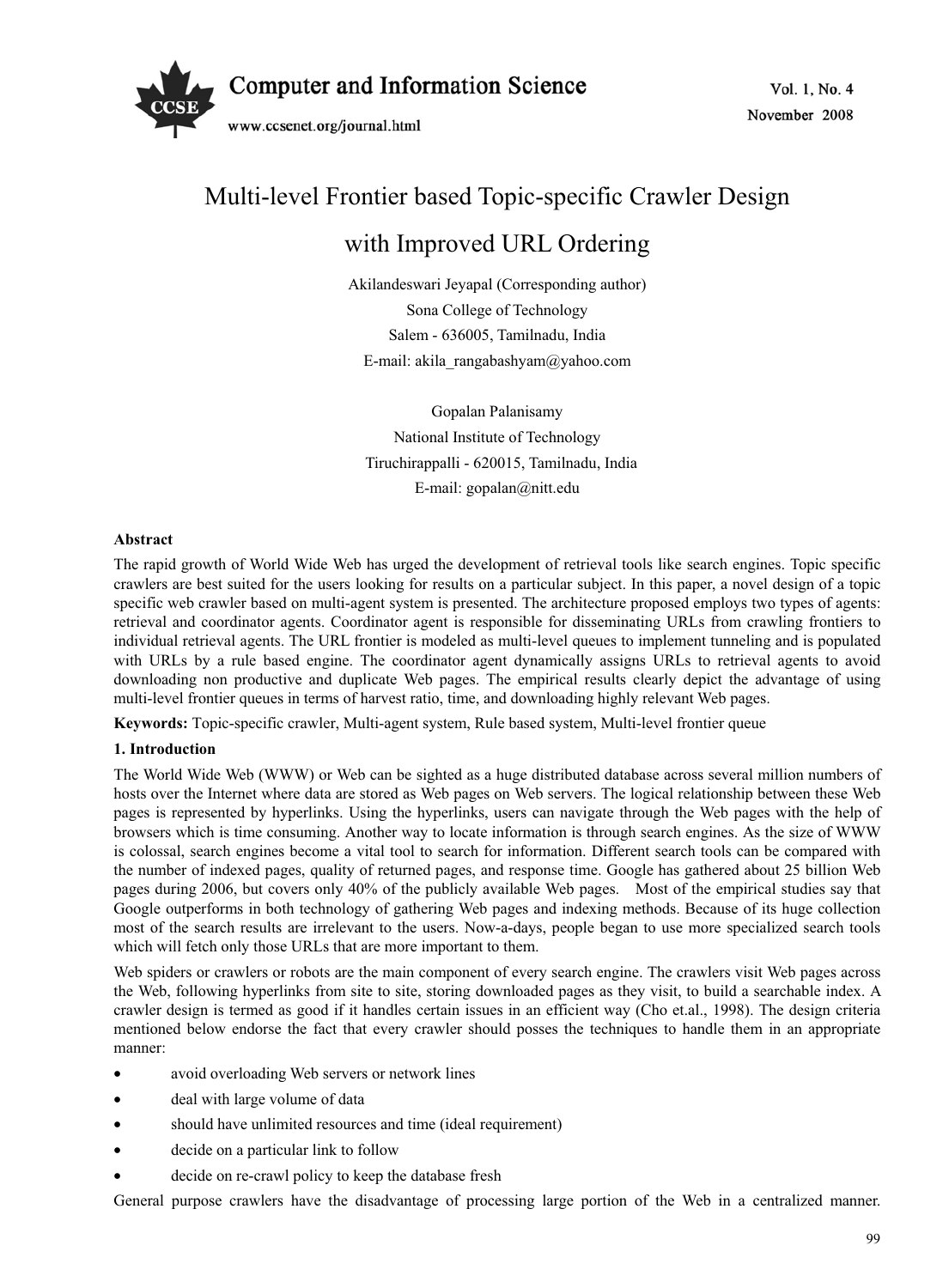Currently, some of the general purpose search engines employ distributed crawlers and distributed indexes. A collection of distributed focused crawlers can collect more specialized topics in more depth and can maintain the freshness of the indexes since the re-crawl covers only less portion.

Unlike general-purpose web crawlers, focused crawlers are designed to gather pages on specific topic. A focused crawler tries to "predict" whether a target URL is pointing to a relevant and high-quality Web page before actually fetching that page. There are many works in focused crawling. Researchers have employed machine learning approaches to improve the crawler's functionalities in many aspects. Classification is one of the supervised learning algorithms that is used to determine the relevance of a Web page. Another important application of the above approach is to build and maintain Web directories or portals. In semi-supervised machine learning approaches like reinforcement learning, the agents learn progressively by interacting directly with the dynamic environment. Because of the dynamism, the agents are never told about the correct action, instead they are told about how good or how bad its action was.

As the scenario of information search in a large environment such as Web becomes tough, there is some assistance in the form of agents. The agents can act as autonomous computational entities for accessing, discovering and retrieving information on the Web. Unlike objects, an agent is defined in terms of its behavior. The characteristics of agents have made its use in several research areas in multi disciplinary domains. The properties like its autonomy, cooperativeness among other agents to accomplish a task, and its adaptability to the changing environment makes it suitable to Web search scenario.

Since a single agent approach may be inefficient and impractical for the large scale IR environment, most of the systems employ multi-agent systems. This paradigm has become more and more important as they represent a new way of analyzing, designing, and implementing complex software systems. In multi-agent systems, communication and organization enables the agents to cooperate and coordinate their actions. There are number of communication languages like KIF (Knowledge Interchange Format) (Genesereth et.al 1992), KQML (Knowledge Query and Manipulation Language) (Finin et.al 1994), and ACL (Agent Communication Language) (Labrou et.al 1999).

In this paper, an architectural framework is presented for crawling topic specific Web pages using multi-agent based system. The framework consists of multiple, parallel crawling agents and a master agent to coordinate them. In this prototype, the crawling agents are incorporated with intelligence which guides them in deciding the appropriate URL to download next. This feature is enabled with the help of an enhanced rule based system employing multi-level crawl frontier. The rule based system has the capability of harvesting a relevant URL after visiting some URLs with less relevance scores. This concept is called tunneling.

The remainder of this paper is organized as follows: section 2 discusses on the work related to Web crawlers. In section 3, the architectural framework of the crawler is described. In section 4, experimentation and evaluation details are discussed. Finally in section 5, conclusions are presented.

### **2. Related Works**

The Web in many ways simulates a social network: links do not point to pages at random but endorses the page authors' idea of what other relevant or interesting pages exists. This information can be exploited to collect more on-topic data by intelligently choosing what links to follow and what pages to discard.

One of the pioneer approaches in ordering the URLs according to relevance is FISH SEARCH (De Bra et al., 1994). The system is query driven and considers only those pages that are matching the query and links that emanate from those pages. An improvement of Fish Search is proposed as Shark search (Hersovici et al.,1998). This algorithm uses weighted term frequency (TF) and inverse document frequency (IDF) measure to determine page relevance score. Another algorithm (Cho et.al ) proposed a technique to reorder the URLs in the frontier queue according to various heuristics like page rank, in links count, back link count and combination of these attributes.

A soft focused crawler is proposed by Chakrabarti et al. (1999 ). This technique uses classifier to obtain a score. The main shortcoming of this technique is that it will not support tunneling i.e. following a path of off-topic pages.

A context-graph based crawler (Diligenti et al. 2000) and Cora's crawler (McCallum et al., 1999) use tunneling concept. Cora is a domain specific search engine whose spider employs reinforcement learning algorithm. There are other systems like Web Topic Management System (Mukherjea, 2000) that fetches only those pages that are parent, child or sibling to on-topic pages. Bingo! (Sizov et al., 2003) is a crawling system that eliminates the initial training step and employs progressive training of the classifier with high quality pages. Menzcer et al. (2003) presented a framework to evaluate focused crawlers and developed a crawler based on an evolutionary algorithm. An information integration framework ALII is presented by Barfouroushi et al. (2002) which uses active logic. ALII, employs a compact context representation and build a hierarchy model of query and web pages. The crawler also does limited backward crawling using general search engine indices.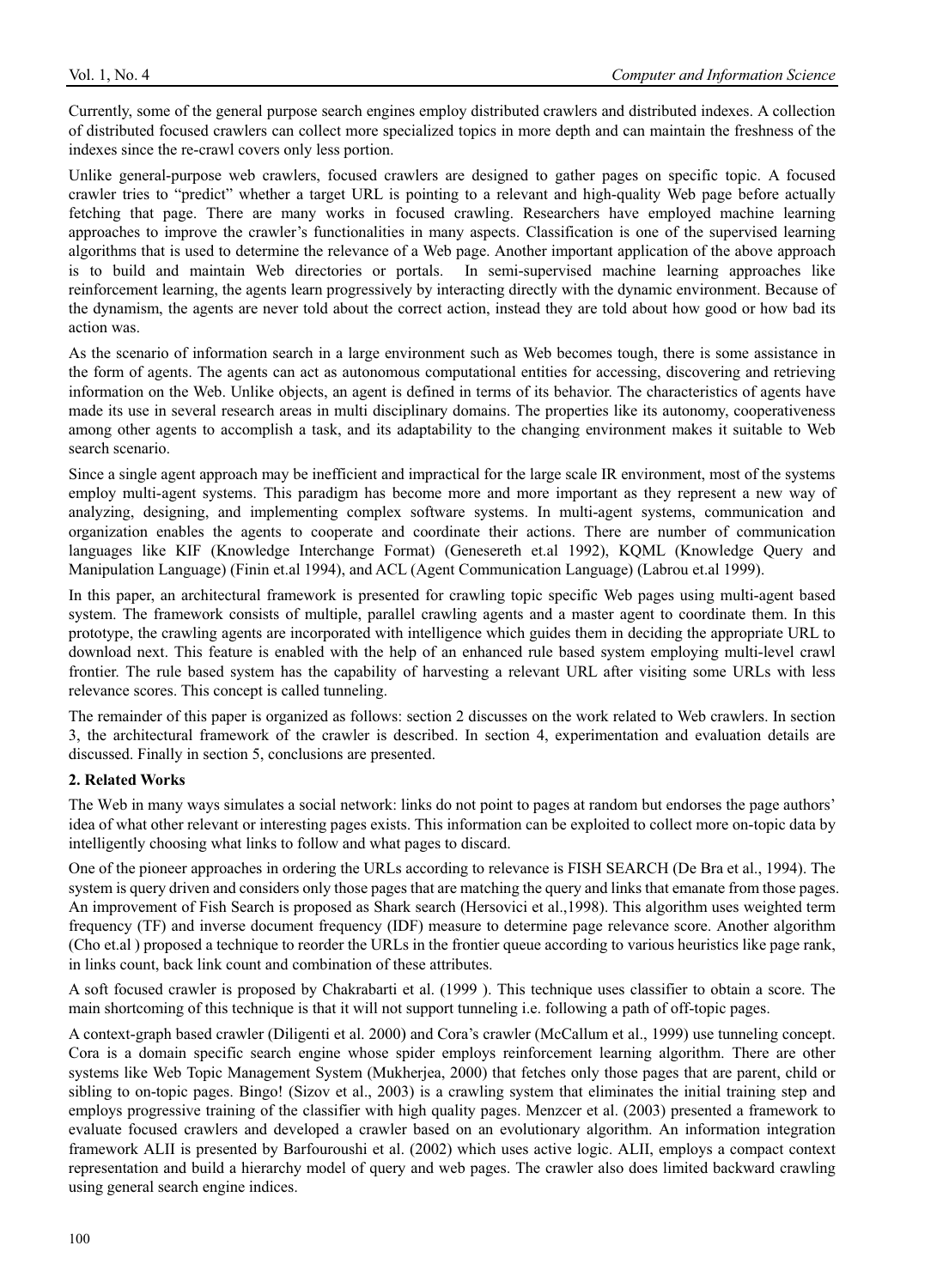An intelligent crawling architecture is presented by Aggarwal et al. (2001) based on predicates. It uses a self-learning mechanism that can dynamically adapt to the particular structure of the relevant predicate. Several factors were considered during the crawl to evaluate its effectiveness, building a composite crawler.

Page relevance to the user's need is computed using ontology-based algorithm by Ehrig et al. (2003). Entities, the words occurring in the ontology are extracted from the page and are counted. Relevance of the page is computed with regard to user selected entities using several measures on ontology graph like direct match, taxonomic and more complex relationships. This system has improved harvest rate when compared to baseline focused crawler that decides on page relevance by a simple binary keyword match. Case based BDI-agent (Olivia et al., 1999) is a domain specific search engine that uses case based reasoning (CBR) as its learning component. It uses past results and reuse that for answering future queries.

## **3. Architecture**

The components of the crawler are shown in figure 1. The system proposed has two types of agents: coordinator agent and number of retrieval agents. The retrieval agents download Web pages and classify them as relevant or irrelevant. Coordinator agent disseminates URLs to different retrieval agents. The system should consider three key issues.

- 1. deciding on whether the downloaded pages are on-topic or not
- 2. deciding on which URL to visit next
- 3. avoiding multiple agents downloading same page

The first issue is considered by retrieval agents. The last two issues are considered by coordinator agent. Our system concentrates in using an intelligent multi-agent based system that mines the information contained in both hyperlinks and content. The advantages are two fold in using two different agents for collecting information. One is to reduce the network traffic load and another is to parallelize the computation. The crawling system is fed with the inputs such as seed URLs, and topic specific query terms. With these inputs the crawler must predict the next URL to download.

The coordinator agent functions as an interface between the crawler agents. The interface collects the seed URLs from a trusted search engine like Google. An expert intervention is necessary in this step to identify the most important seed pages from millions of search results from the search engine. The URLs are then placed in the frontier queue along with the relevant scores given by the expert. The coordinator agent maintains four levels of frontier queues. First level contains the URLs which are relevant to the topic of search. Second level contains the URLs that are less relevant but following a URL in that level will lead to a relevant page. Similarly the remaining levels of frontier queues are implemented to achieve tunneling.

Initially, the coordinator agent spawns number of retrieval agents equal to the number of URLs in the first level of frontier queue. The queues in the lower levels are empty. The retrieval agents start downloading pages, parse them, and are given as input to the Naïve-Bayes classifier. The classifier in each retrieval agent classifies the page and returns the relevance scores which are then updated in the frontier queue.

As in the rule based system exploiting inter-class relationships proposed by Altingövde et al. (2004), the relevance scores are computed based on associations among the classes. In this proposed system, rules are generated and normalized relevance scores are computed for each downloaded page as follows:

$$
R[p] = NHyp_{i \to i} / NHyp_{i \to i} NHyp_{i \to j}
$$
 (1)

where NHyp<sub>i→i</sub> is number of hyperlinks in a page that belong to the same class and NHyp<sub>i→i</sub> is number of hyperlinks that belong to other classes. Instead of considering the probabilities, the counts are taken into account. This computation gives 20% more efficiency in finding quality Web pages. The URLs with updated relevance scores and a value for level attribute is communicated to coordinator agent. It performs URL seen test and inserts the parsed URLs in the appropriate queues with the help of values in level attribute. Since the frontier queue is global and the assignment of URL is centralized, there are little chances for downloading duplicate pages by different crawler agents. The resultant pages that are classified as relevant are stored in the database for later processing.

### **4. Discussion**

The architecture described above is implemented using JADE framework. JADE is one of the promising agent development frameworks supporting the deployment of multiple agents. Each of the agents can dynamically discover other agents and can communicate according to peer-to-peer paradigm (Nikraz et al., 2006). FIPA ACL is used as the communication language.

For training the Naïve-Bayes classifier, Yahoo! topic taxonomy is used. The performance of the proposed crawler design is compared with two baseline crawlers:

(i) baseline crawler without rule based system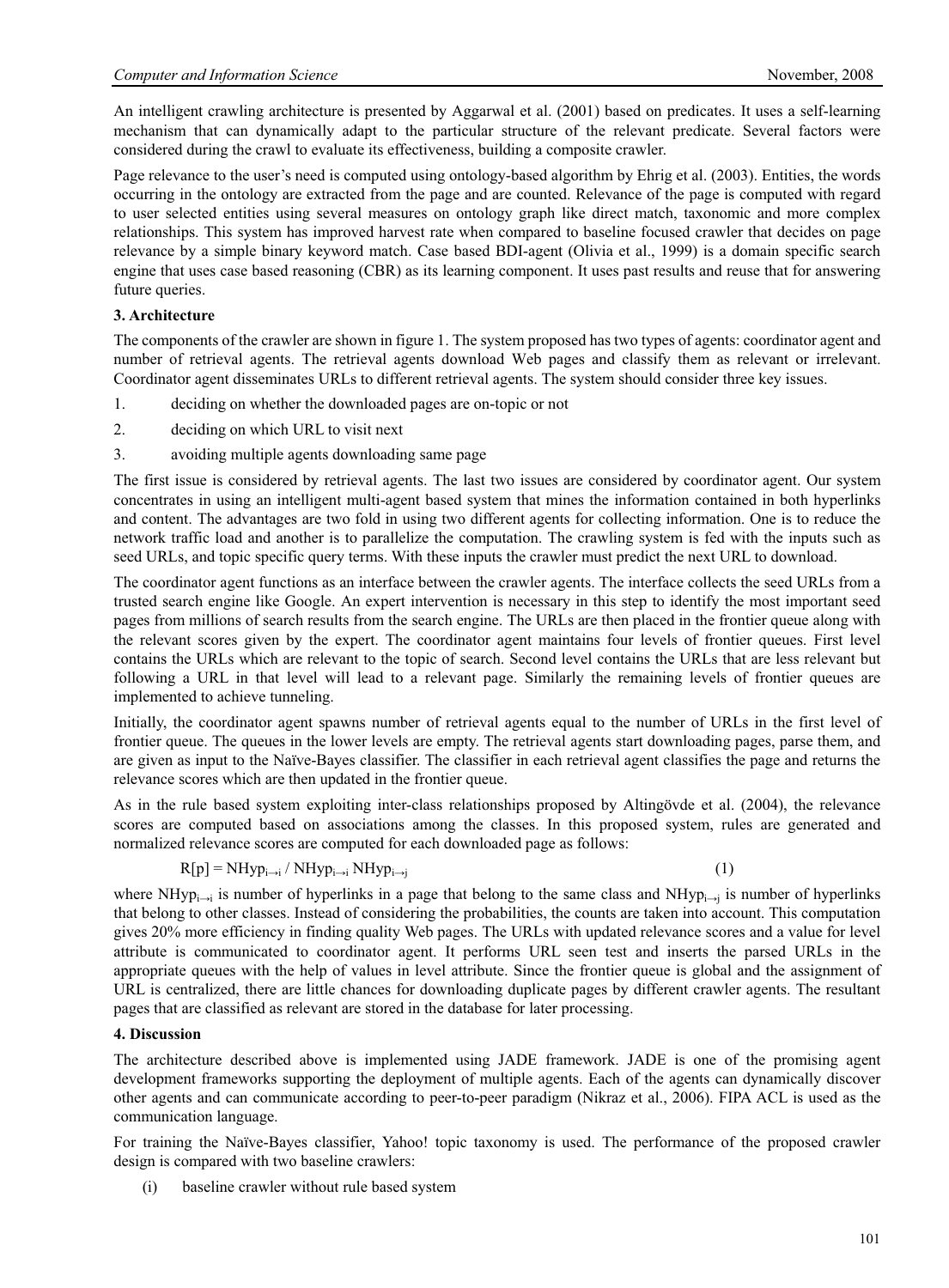Harvest ratio =

(ii) baseline crawler with single level frontier queue

One of the parameter to evaluate the performance of the crawler design is the harvest ratio which is defined as the average relevance of all pages retrieved on a particular topic.

$$
\frac{\sum_{i=1}^{N} R(p_i)}{N}
$$
 (2)

The performance comparison of all the three crawlers is shown in Figure.2.

The graph clearly depicts that the proposed crawler initially has low harvest rate. Two reasons were observed by carrying over the experiments repeatedly. They are:

- 1. time consumed in initial training of the classifier
- 2. time consumed in initial coordination among all retrieval agents for receiving URLs to store in different levels of queues

Besides these two observations, the newly proposed crawler outperforms both.

Another observation is made on the crawler design which is the time taken by the crawlers to download upto 7000 pages. The graph is depicted in Figure. 3.

The Figure. 4 depicts the time taken for downloading 1000 pages with different levels of queues. The graph shows the advantage that is gained due to implementation of frontier queues in multiple levels. It is much reduced when using 4 levels of frontier queues. This is due to the fact that the retrieval agents need not wait for the master agent to dynamically assign URLs. Implementing tunneling in different levels also increases the number of relevant pages harvested. The observation recorded is shown in Figure. 5.

The experimentation is done on different levels of frontier queues. It was found that the relevance scores of the harvested pages increased till the number of levels was 4. Adding one more level to the queue decreases the relevance score as topic of the low quality pages drifted from the topic of search.

# **5. Conclusions**

This paper has discussed the issues of designing a focused crawler. The fast improvements in the computational tools help in framing a novel architecture for locating relevant information in the rapidly growing Web. This paper proposed a novel framework of implementing multi-level queues as URL frontier to realize tunneling concept. The proposed system employed multiple agents communicating with each other to achieve the goal of finding quality results. The system also employs a mechanism to avoid duplicate downloading of Web pages. The empirical results suggest that the relevance scores of the pages downloaded is quiet high and the time taken to download those relevant pages is less. This system can be improved further to alleviate the bottleneck due to the centralized task allocation by the coordinator agent.

# **References**

Paul De Bra, Geert-Jan Houben, Yoram Kornatzky, Reinier Post (1994), Information Retrieval in Distributed Hypertexts, *Proc. 4th Int'l Conf. Intelligent Multimedia Information Retrieval Systems and Management (RIAO 94)*, Center of High Int'l Studies of Documentary Information Retrieval (CID), pp. 481–491.

M Hersovici, M Jacovi, Y S Maarek, D Pelleg, M Shtalhaim, S Ur (1998), The SHARKSEARCH Algorithm—An Application: Tailored Web Site Mapping, *Computer Networks and ISDN Systems*, vol. 30, nos. 1–7, pp. 317–326.

J. Cho, H. Garcia-Molina, and L. Page (1998), Efficient Crawling through URL Ordering, *Computer Networks and ISDN Systems*, vol. 30, nos. 1–7, pp. 161–172.

S. Chakrabarti, M.H. Van den Berg, and B.E. Dom (1999), Focused Crawling: A New Approach to Topic-Specific Web Resource Discovery, *Computer Networks*, vol. 31, nos. 11–16, pp. 1623–1640.

M. Diligenti et al. (2000), Focused Crawling Using Context Graphs, *Proc. 26th Int'l Conf. Very Large Data Bases* , Morgan Kaufmann, pp. 527–534.

McCallum et al. (1999), Building Domain-Specific Search Engines with Machine Learning Techniques, Proc. *AAAI Spring Symp. Intelligent Agents in Cyberspace*, AAAI Press, pp. 28–39.

S. Mukherjea (2000), WTMS: A System for Collecting and Analyzing Topic-Specific Web Information, *Proceedings of the 9th International World Wide Web conference on Computer networks : The International Journal of Computer and Telecommunications Networking*, vol. 33, nos. 1–6, pp. 457–471.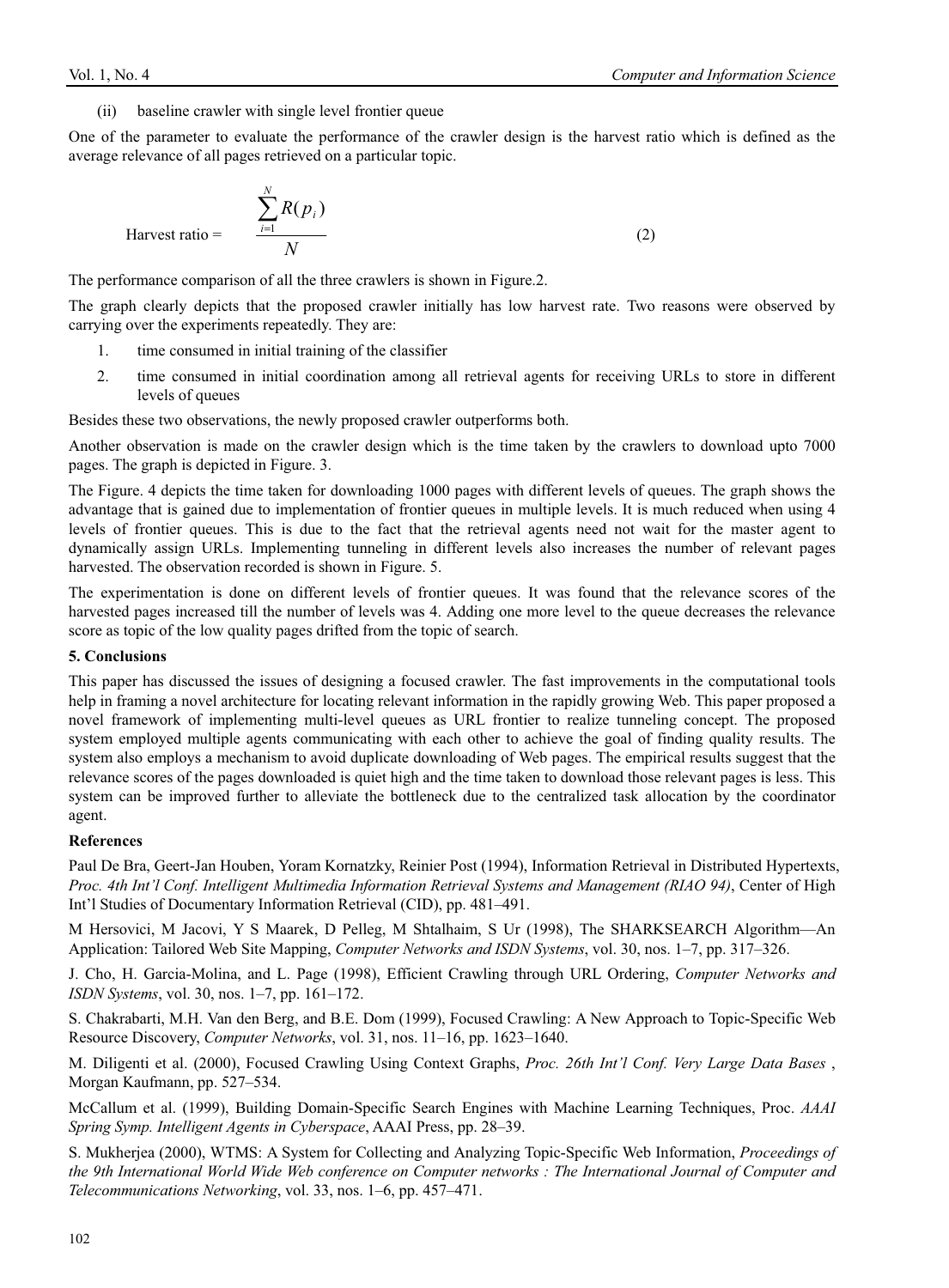S. Sizov, J. Graupmann, and M. Theobald (2000), From Focused Crawling to Expert Information: An Application Framework for Web Exploration and Portal Generation, *Proc. 29th Int'l Conf. Very Large Data Bases (VLDB 2003*), Morgan Kaufmann, pp. 1105–1108.

F. Menczer, G. Pant, and P. Srinivasan (2003), Topical Web Crawlers: Evaluating Adaptive Algorithms, *ACM Trans. Internet Technology*, vol. 4, no. 4.

A. Abdollahzadeh Barfouroushi, M.L. Anderson, H.R. Motahary Nezhad, D. Perlis (2002), Information Retrieval on the World Wide Web and Active Logic: A Survey and Problem Definition, Technical Report, pp 1-45.

Charu C. Aggarwal, Fatima Al-Garawi, Philip S. Yu ( 2001), Intelligent crawling on the World Wide Web with Arbitrary Predicates, *Proceedings of the 10th International Conference on WWW*, ACM Press, pp 96-105.

C. Olivia, C. Change, C. F. Enguix, A.K. Ghose (1999), Case-Based BDI Agents: An Effective Approach for Intelligent Search on the web, *Proceeding AAAI-99, Spring Symposium on Intelligent Agents in Cyberspace,* Stanford University, USA.

M. R. Genesereth, R. E. Fikes (1992), Knowledge interchange format, version 3.0. Technical Report 92-1, Stanford University, Computer Science Departament.

T. Finin, R. Fritzson, D. McKay, R. McEntire (1994),KQML as an Agent Communication Language, *Proceedings of the 3rd International Conference on Information and Knowledge Management* (CIKM'94), ACM Press, pp 456-463

Y. Labrou, T. Finin, Y. Peng (1999), The current landscape of Agent Communication Languages, *The current landscape of Agent Communication Languages, Intelligent Systems*, volume 14, number 2, March/April 1999, IEEE Computer Society.

Ismail Sengör Altingövde and Özgür Ulusoy (2004), Exploiting Inter-Class rules for Focussed Crawling, *IEEE Intelligent Systems*, Volume 19, Issue 6, pp 66-73.

M. Nikraz, G. Caire, and P. A. Bahri (2006), A Methodology for the Analysis and Design of Multi-Agent Systems using JADE, *International Journal of Computer Systems Science & Engineering, special issue on Software Engineering for Multi-Agent Systems*.

Marc Ehrig, Alexander Maedche (2003), Ontology-focused Crawling of Web Documents, *In Proceedings of the ACM symposium on Applied computing*.

Figures



Figure 1. Architecture of the Web crawler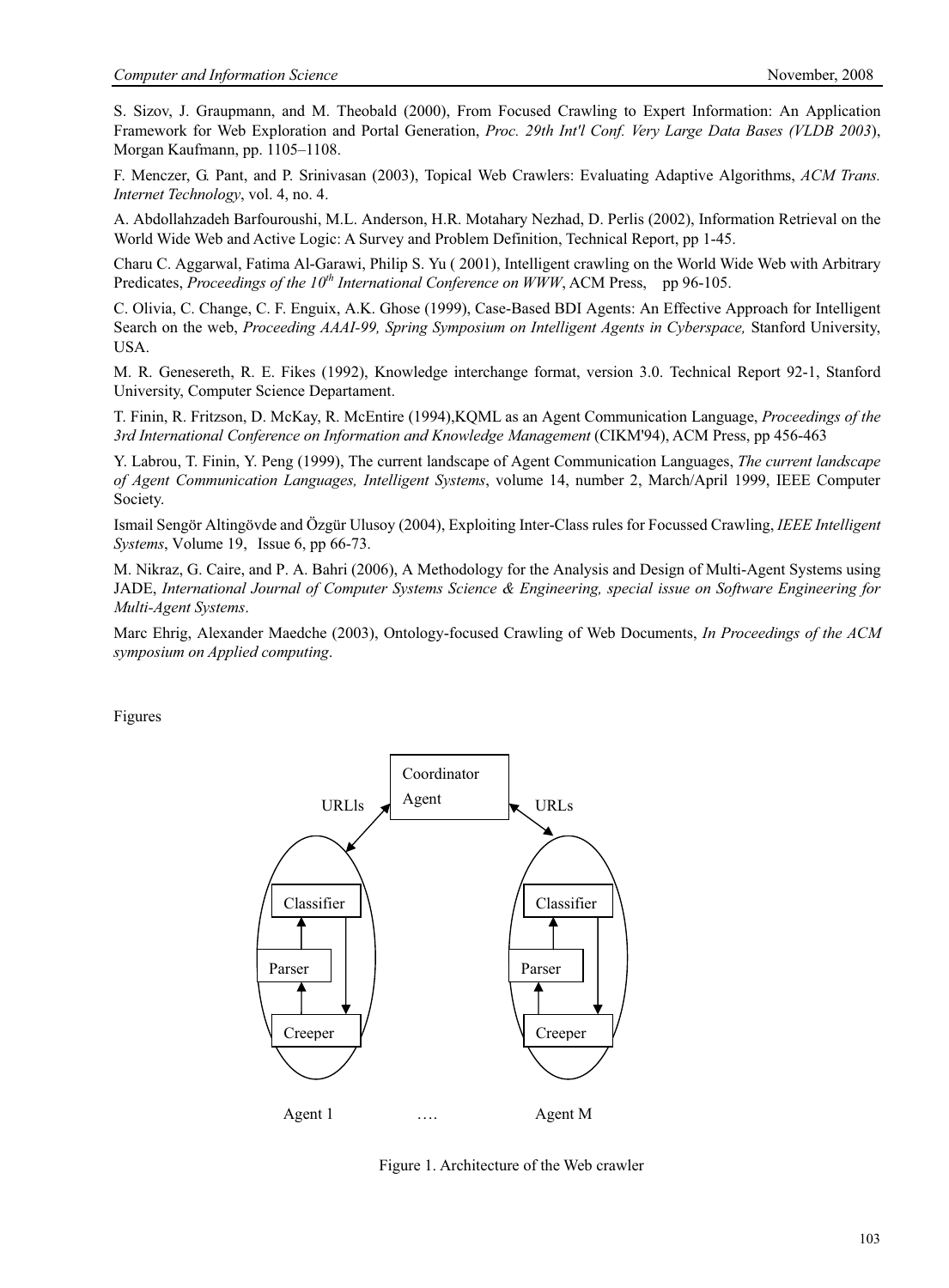

Figure 2. Harvest Ratio



Figure 3. Time taken to download pages



Figure 4. Number of levels in frontier Vs time taken to download 100pages